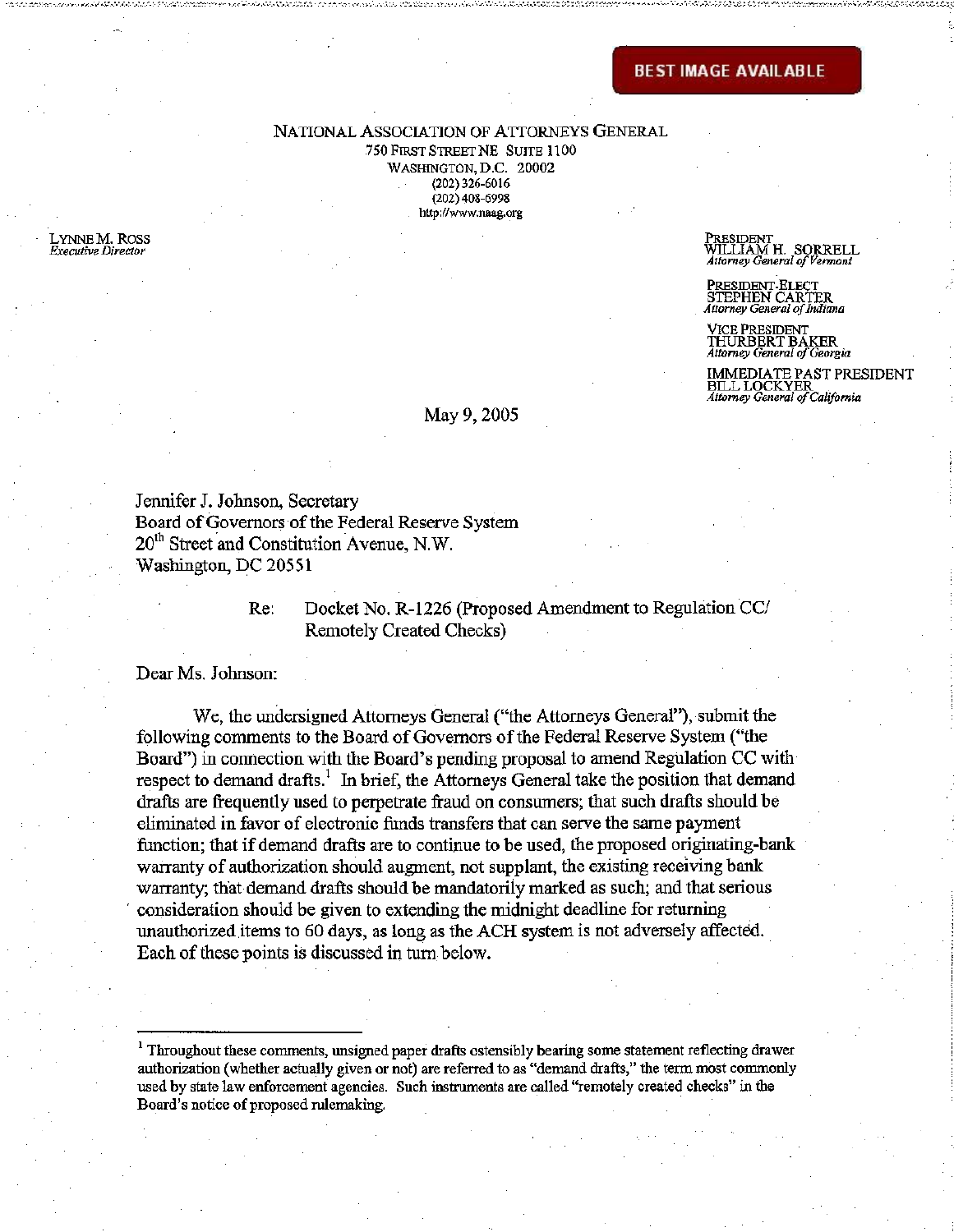Comment to FRB Docket No. R-1226 May 9, 2005 Page 2 of 13

*1. Unauthorized demand drafts are often used to perpetrate fraud on consumers.* 

In recent years, fraudulent telemarketers and others engaged in consumer fraud have increasingly relied on bank debits to obtain money from consumers. The Federal Trade Commission (FTC) reports that 25 percent of all fraud complaints received by that agency in 2004 involved a bank debit—up 40 percent from the previous year.<sup>2</sup>

In late 2003, the National Automated Clearing House Association ("NACHA") quoted its President as saying that "[m]any banks, as well as law enforcement and consumer protection agencies, are indicating that telemarketers have switched to using demand drafts now that they understand how easily their ACH payments can be traced."<sup>3</sup>

The Office of the Comptroller of the Currency describes these two scenarios in which demand drafts are used to facilitate telemarketing fraud:

Example 1: The criminal calls a consumer and announces that the consumer has won a cash prize. The criminal explains that, to deposit the prize into the "winner's" account, he or she needs the account information. Once the consumer provides the account information, the criminal prepares demand drafts and withdraws funds from the account. (A common variant is for the criminal to offer the consumer something for sale, such as a magazine subscription, in order to get the necessary account information.)

Example 2: A representative of a criminal organization contacts potential credit card users and promises to arrange for them to get VISA or MasterCard credit cards. The representative asks for checking account information to issue the card and, when the information is provided, prepares demand drafts against the consumers' accounts. $\ddot{\,}$ 

Anecdotal evidence from a number of states suggests that demand drafts employed by those engaged in fraud are a major problem for consumers. North Carolina reports having received many consumer complaints about unauthorized demand drafts, which have increased over time. Unfortunately, as is true in other states, much of the available data does not distinguish between demand drafts and other types of bank account debits.

One of the features of bank debits that makes them an ideal method of siphoning

<sup>2</sup> Compare FTC, National and State Trends in Fraud & Identity Theft, January-December 2004 at 7, with National and State Trends in Fraud & Identity Theft, January-December 2003 at 7.

<sup>3</sup> Unauthorized ACH Telephone Payments Down 88%; Telemarketers Switching to Demand Drafts, ELECTRONIC PAYMENTS JOURNAL, Nov./Dec. 2003, at 7 (quoting NACHA President Elliott C. McEntee).

<sup>4</sup> Office of the Comptroller of the Currency, *Check Fraud: A Guide to Avoiding Losses.*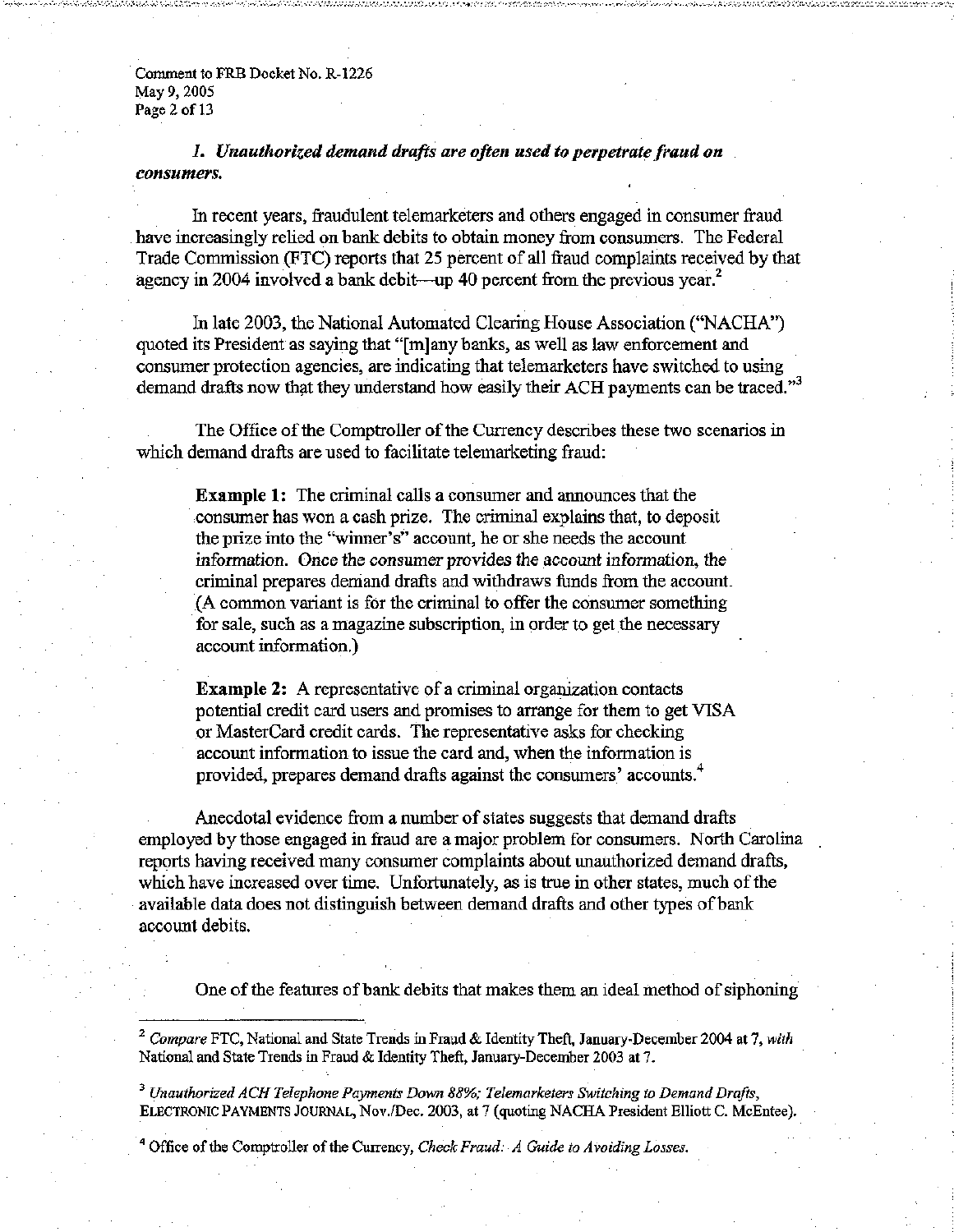Comment to FRB Docket No. R-1226 May 9, 2005 Page 3 of 13

money from consumers is that the ability of third parties to debit individuals' bank accounts without authorization appears not to be widely known. Unlike access to credit card numbers, which is commonly viewed as creating the risk of an unauthorized charge, the fact that a stranger can pull money out of a person's bank account using only the numbers at the bottom of his or her check is not commonly understood. "The surprise for many consumers is that withdrawals from their checking accounts can happen on a onetime basis, with no prior authorization."<sup>5</sup> Back in 1996, even the FTC was surprised to learn about this. $<sup>6</sup>$ </sup>

The harm that can befall consumers due to unauthorized demand drafts is illustrated by the case of Elizabeth C, a resident of North Carolina:

Ms. C. is an 86-year-old woman confined to an assisted living care facility. She receives \$640 in social security income, which is used to pay for her medical expenses. According to her daughter, Ms. C. received an unsolicited phone call at the care center in February 2004. Apparently, Ms. C. gave the telemarketer her bank account number and draft authorization to receive what the telemarketer claimed to be a "medical discount prescription" card. On February 23, 2004, \$399 was withdrawn from Ms. C.'s bank account by demand draft,

Within a matter of months, Ms. C's checking account was subject to 11 unauthorized demand drafts by unknown entities totaling \$3,885. According to the victim and her daughter, Ms. C. received only the February 2004 telephone call from a telemarketer. Ms. C's daughter closed and reopened a new bank account for her mother in October 2004.

Unfortunately, soon after her daughter closed her checking account, scammers misled Ms. C. by mailing her a form letter requesting her new checking account number. Again, from October 2004 to March 2005, Ms. C. was subject to unauthorized demand drafts, totaling \$3,330.

Over the past year, Ms. C.'s daughter has closed and reopened a new account for her mother twice, and yet third parties have still obtained unauthorized access to her checking account.

The victim's daughter recently has obtained Power of Attorney over her mother's financial affairs and has been required to open a separate bank account under her own name to protect her mother's meager monthly SSN income from unauthorized demand draft charges.

<sup>&</sup>lt;sup>5</sup> Demand Draft Fraud, Prepared Statement of the FTC presented by Jodie Bernstein, Director of the Bureau of Consumer Protection, before the House Banking Committee (Apr. 15, 1996); *see also* Consuelo Lauda Kertz & Lisa Boardman Burnette, *Telemarketing Tug-of-War: Balancing Telephone Information Technology and the First Amendment with Consumer Protection and Privacy,* 43 SYR. L. REV. 1029, 1056 (1992) (describing telemarketers' ruse of obtaining consumers' check account numbers ostensibly to verify a prize or sale).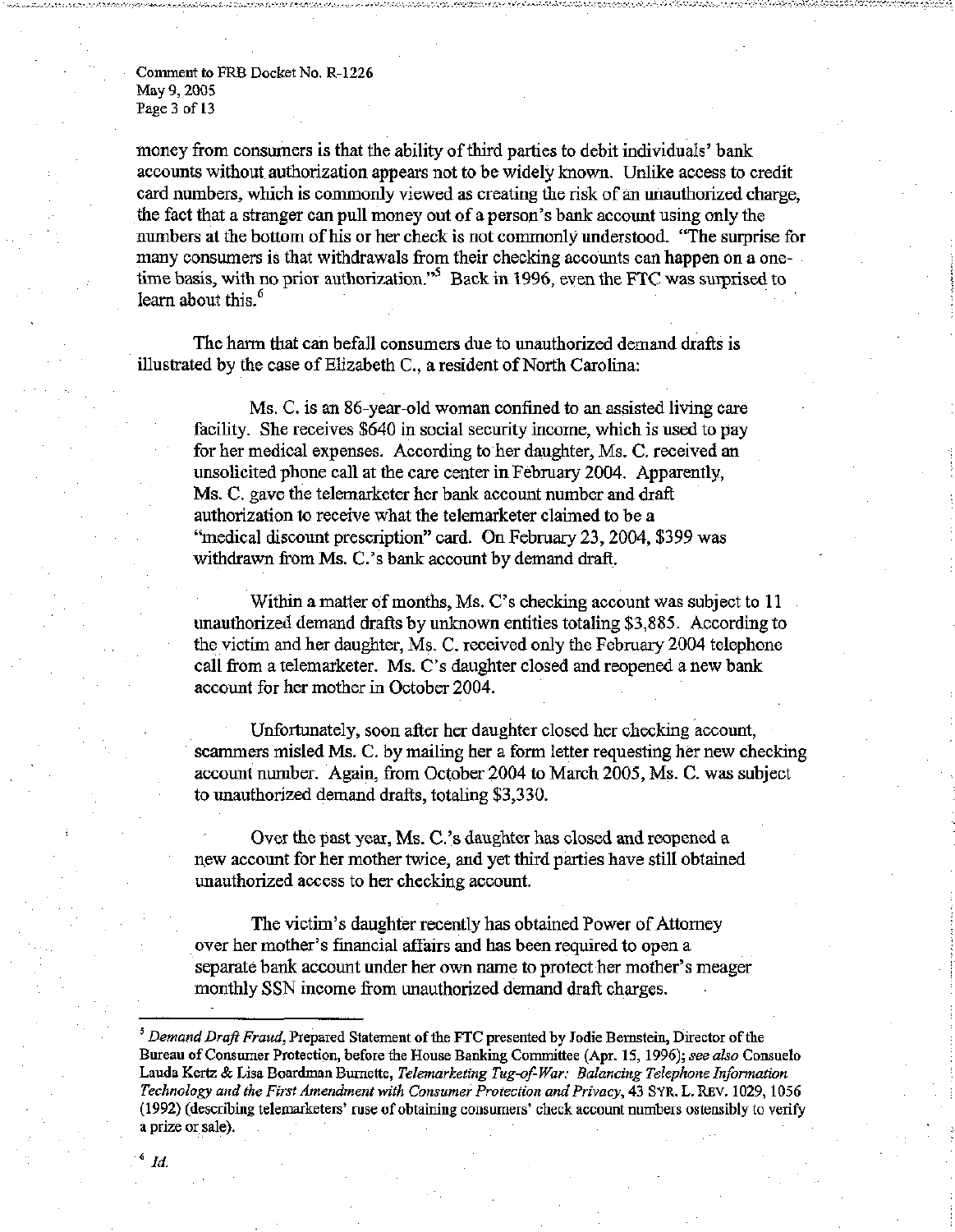Comment to FRB Docket No. R-1226 May 9, 2005 Page 4 of 13

> A review of the demand drafts has revealed that many of the debits were initiated by the same entities using different merchant names and employing multiple third-party processors.

There are many stories like Ms. C.'s, and what is more, complaints about unauthorized bank debits are believed to be grossly underreported, perhaps because of the lack of public awareness of this type of bank account vulnerability. For example, in 2004, after the Vermont Attorney General's Office received a complaint from the adult daughter of a senior citizen concerning an unauthorized \$398 demand draft, state investigators uncovered some 100 unreported drafts by the same originator totaling \$40,000—a ratio of 100 to 1.

The *<Pharmacycards.com>* case being litigated by the FTC is another example.<sup>7</sup> There, defendants used stolen corporate and individual identity documents to establish relationships with U.S.-based payment processors. The defendants then proceeded to initiate \$10 million in unauthorized demand draft debits from more than 90,000 consumers' accounts, \$139 at a time. Apparently, no consumer provided his or her bank account information to the defendants. The source of the bank account information is unclear. Even though over 50,000 of the transactions were cancelled or returned, more than \$1 million was wired to Cyprus before the scheme was shut down.

Consumers are not the only victims of unauthorized demand drafts. In January 2003, a bank in Vermont that had opened an account for a Canadian aggregator—who served as a middleman man for cross-border telemarketers—received a delivery of more than 700 demand drafts totaling some \$230,000, which were deposited in the aggregator's account. In the process the bank itself suffered a loss of \$10,500.

Similarly, a January 2002 survey by the Community Bankers of Wisconsin found that consumers in that state had lost \$2.8 million and financial institutions \$1.75 million during the previous year.<sup>8</sup> In response to the same survey, one community bank monitored every third-party draft for a 16-month period, 2,032 drafts in all, and called account holders for which the bank did not have written authorization; *73%* of the drafts were returned as unauthorized. $\degree$ 

<sup>7</sup> See FTC v. 3<sup>rd</sup> Union Card Services, Inc., d/b/a [Pharmacycards.com,](Pharmacycards.com) No. CV-S-04-0712-RCJ-RJJ (D. Nev. May 24, 2004) (Complaint for Injunction and Other Equitable Relief).

 $^8$  Memorandum to the Wisconsin State Senate re Support of LRB-4416/2 (Jan. 28, 2002).

 $\partial^9$  *Id.* Comments filed by banks in connection with the current rulemaking echo these concerns. See, e.g., comments of Patti Conrad, TowneBank/Security Officer (Mar. 9, 2005) ("Fraud activity has increased so much over the past two-three years on these paper drafts, and customer account information is easily compromised."); Sterling J.U. Laffitte, President, The Exchange Bank (Mar. 9, 2005) ("I am thrilled that you proposed a remedy to the ever increasing problem of these paper drafts. It has become highly abusive and these con artist[s] seem to often prey on the elderly."); Greg Messer, Operations Supervisor, Bank of Frio Canyon (Mar. 9, 2005) ("We at the Bank of Frio Canyon agree that fraud by paper drafts is becoming an increasingly serious issue that has touched us as well."); Carol Clausen, Vice President and Cashier, American State Bank (Mar. 14, 2005) ("We see many of our customers being hurt with this type of scamming going on and it seems to be increasing all the time."); Phil Menhusen, Executive Vice President,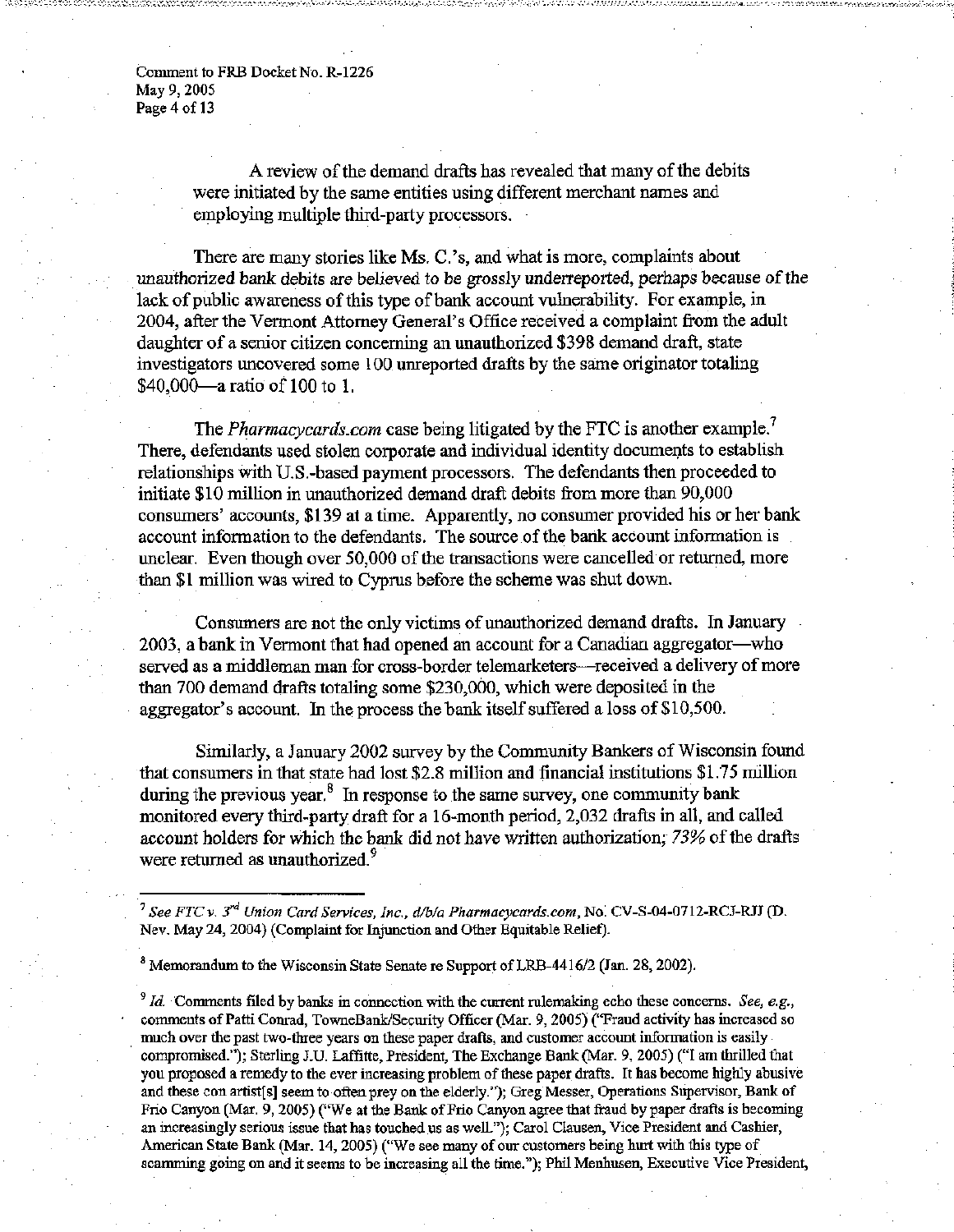Comment to FRB Docket No. R-1226 May 9, 2005 Page 5 of 13

There are several factors besides lack of consumer awareness that make demand drafts a useful tool in the fraudulent telemarketer's arsenal. One is the ease with which demand drafts can be created. Such drafts can be printed using software and ink that can be ordered over the Internet, or contracted out to companies that will print the checks for a fee.<sup>10</sup> As one processor puts it,

Bank drafts or checks are used by merchants who cannot establish an ACH merchant account because they may operate in a high-risk [sic] industry. ... Our system is very easy to **use.** You simply upload a file of your transactions to our online gateway. We perform verification, "scrub the file," print the checks, deposit the checks, clear the funds and wire your funds to you. What could be easier? $11$ 

A second feature of demand drafts favoring their use by those engaged in fraud is the fact that the perpetrator, or his processors, does not need to have special access to the banking system, such as is required to process ACH debits. A processor can deposit the drafts to his own bank account and wire the funds to the originator, or send the drafts to the originator or the originator's bank for deposit.

Moreover, since it is impossible to distinguish demand drafts from regular checks, it is difficult, if not impossible, to track the drafts, whether in real time or retrospectively. The potential for spotting national patterns of high returns, and thus taking preventive or systemic law enforcement action is undermined as a consequence.<sup>12</sup>

State Exchange Bank (Mar. 17, 2005) ("Unscrupulous tele-marketers and identity thieves are currently able to deposit unsigned checks into their accounts with impunity."). *See also* a comment more critical of the banking system itself from Rod Lueders, Vice President, Morgan Federal Bank (Mar. 8,2005) ("It is obvious some banks cater to the telephone and internet scam industry and knowing provide the conduit to enable these thieves to succeed.")

<sup>10</sup> See, e.g., the websites of CheckMaster 2000, <[http://www.checkmaster.com>](http://www.checkmaster.com) (Apr. 5, 2005) (offering "MICR check printing packages" and estimating cost of printing drafts at less than two cents each); Accelerated Payment Systems, Inc., <[http://www.acceleratedpayment.com/pac.htm>](http://www.acceleratedpayment.com/pac.htm) (Mar. 28, 2005) (offering to print demand drafts).

<sup>11</sup> National EFT, <http://nationaleft.com/bankdrafts.html> (Mar. 28, 2005).

 $<sup>12</sup>$  Legal restrictions with respect to demand drafts initiated by telemarketers exist, but are limited. At the</sup> federal level, the FTC's Telemarketing Sales Rule, 16 C.F.R. § 310.3(a)(3), requires express verifiable authorization, but that may involve no more than (1) a recorded verification, which will omit any deceptive initial call, and which is often ambiguous as to the consumer's authorization; or (2) an after-the-call written confirmation sent to the consumer, whose non-existence is difficult for the consumer to prove. It appears that only one state has a more rigorous requirement: Vermont's Consumer Fraud Act, 9 V.S.A. § 2464(b)(2), requiring prior written authorization by the consumer for any telemarketing-initiated demand draft, and effective July 1, 2004, imposing strict liability on parties that process drafts without such authorization. *See* <[http://www.leg.state.vt. us/docs/legdoc.cfm?URL=/docs/2006/bills/passed/H-](http://www.leg.state.vt.%20us/docs/legdoc.cfm?URL=/docs/2006/bills/passed/H-162.htm.)[162.htm.>](http://www.leg.state.vt.%20us/docs/legdoc.cfm?URL=/docs/2006/bills/passed/H-162.htm.) Contrast these limited and geographically-isolated restrictions with NACHA's broad ban on ACH debits initiated as the result of an outbound telemarketing call to a person with whom the caller has no existing business relationship.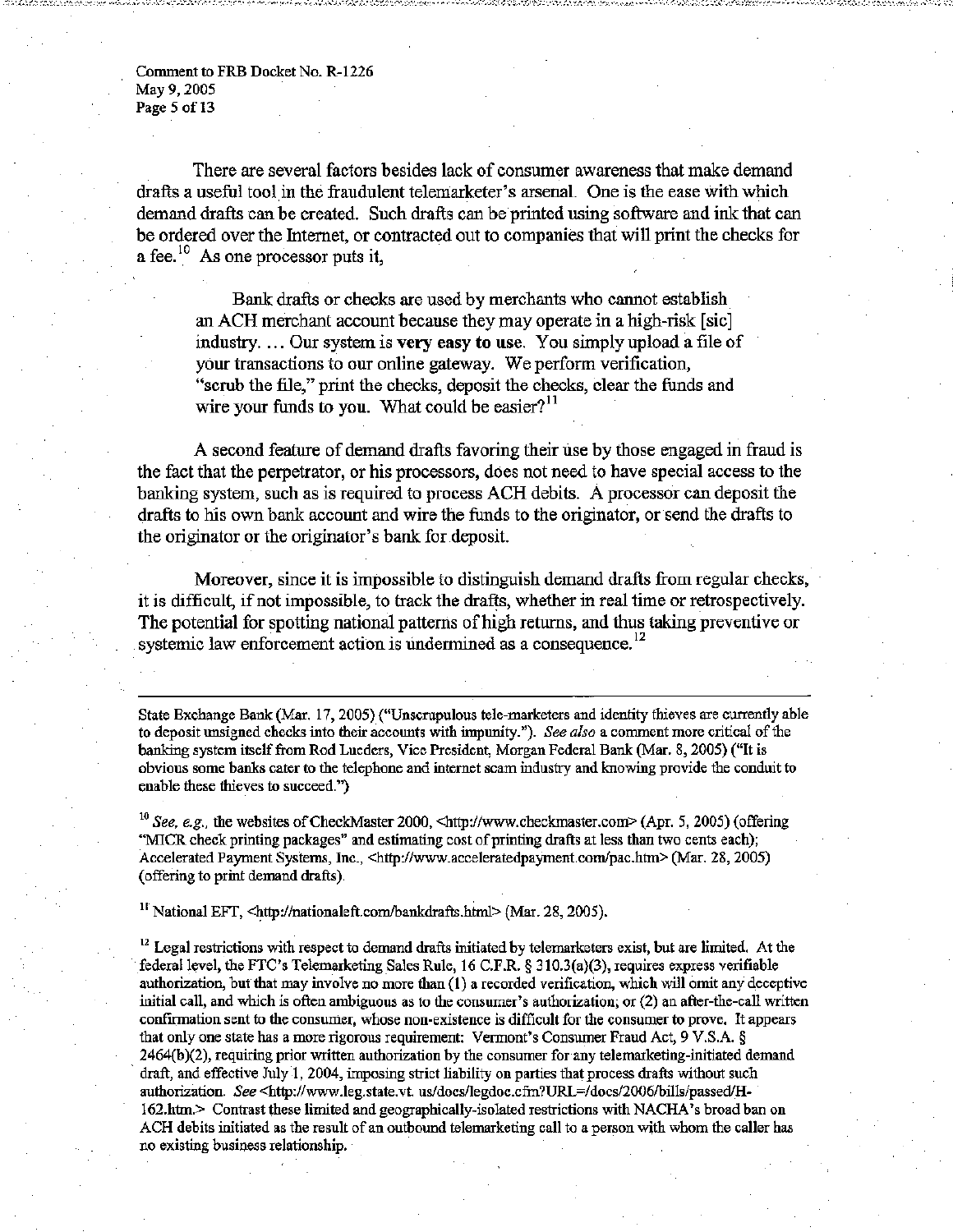Comment to FRB Docket No. R-1226 May 9, 2005 Page 6 of 13

Finally, it is not uncommon for consumers to encounter difficulty obtaining a recredit to their bank account when—if at all—they discover an unauthorized demand  $dr$  Barriers include unclear or restrictive time frames for requesting a return, uninformed or hostile bank tellers, and the lack of incentives—or the existence of disincentives—to the receiving bank's initiating the return process.<sup>14</sup>

# *2. Demand drafts should be eliminated unless the business community can demonstrate their necessity to the national economy.*

The Board is seeking comment on the prevalence and uses of remotely created checks. Unfortunately, the Attorneys General have not been able to identify any reliable source of "hard" data that would be responsive to this question. However, anecdotal evidence suggests that demand drafts are used by legitimate businesses to only a limited extent at this time.

Specifically, in 1996, the FTC declined to require written authorization for demand drafts by telemarketers as part of its Telemarketing Sales Rule because information provided to the agency "tended to refute the proposition that demand drafts are characteristic solely of deceptive telemarketers."<sup>15</sup> In its explanation for the decision, the FTC said that commenters had noted that Fortune 500 companies and other businesses "characterized by quick turn-around transactions now use demand drafts because they recognize that not everyone has a credit card."<sup>16</sup> The FTC specifically cited as examples of businesses that use demand drafts two of the baby Bells, GEICO, Citicorp, Telecheck, Equifax, Bank of America, Discover Card, Dun and Bradstreet, Olan Mills, and First of America Bank.<sup>17</sup>

However, it turns out that now, nine years after the FTC rulemaking, some of these same companies do *not* use demand drafts, or use them to a limited or reduced extent.<sup>18</sup> This change may be explained by the fact that the ACH system now serves as

<sup>14</sup> See, e.g., Uniform Commercial Code § 4-406(c), requiring that as a condition of successfully asserting lack of authorization against the payor bank, the customer must exercise "reasonable promptness" in examining his or her bank statement and "promptly" notify the bank—without any further specification of how long the customer has to discharge those obligations.

<sup>15</sup> 60 Fed. Reg. 43842-01, 43849 (1995).

 $^{16}$  *Id.* 

footnote <sup>1</sup> <sup>7</sup>  *Id. n.80.* 

<sup>18</sup> Telephone calls from Vermont Investigator Rose Hayes to Laura Carden, Chief Financial Officer, Olan Mills (Apr. 11, 2005) (company no longer uses demand drafts); to Ed Gross, Director, Treasurer's Office, GEICO (Apr. 11, 2005) (currently 4% of company's payments are by demand draft, but that percentage is

<sup>&</sup>lt;sup>13</sup> See Christopher M. Grengs & Edward S. Adams, *Contracting Around Finality: Transforming Price v. Neal from Dictate to Default,* 89 MINN. L. REV. 163, 186 (2004) (noting that payor bank can claim that account holder's negligence led to unauthorized debit; "The resulting, strong-form conclusion is that, 'consumers can virtually never enforce their rights against a bank because it will simply be too expensive to do so."' (quoting Mike Mills, *FCC Proposes Clampdown On 900-Number Services,* CONG. Q. WKLY. REP. (Mar. 16, 1991) at 664)).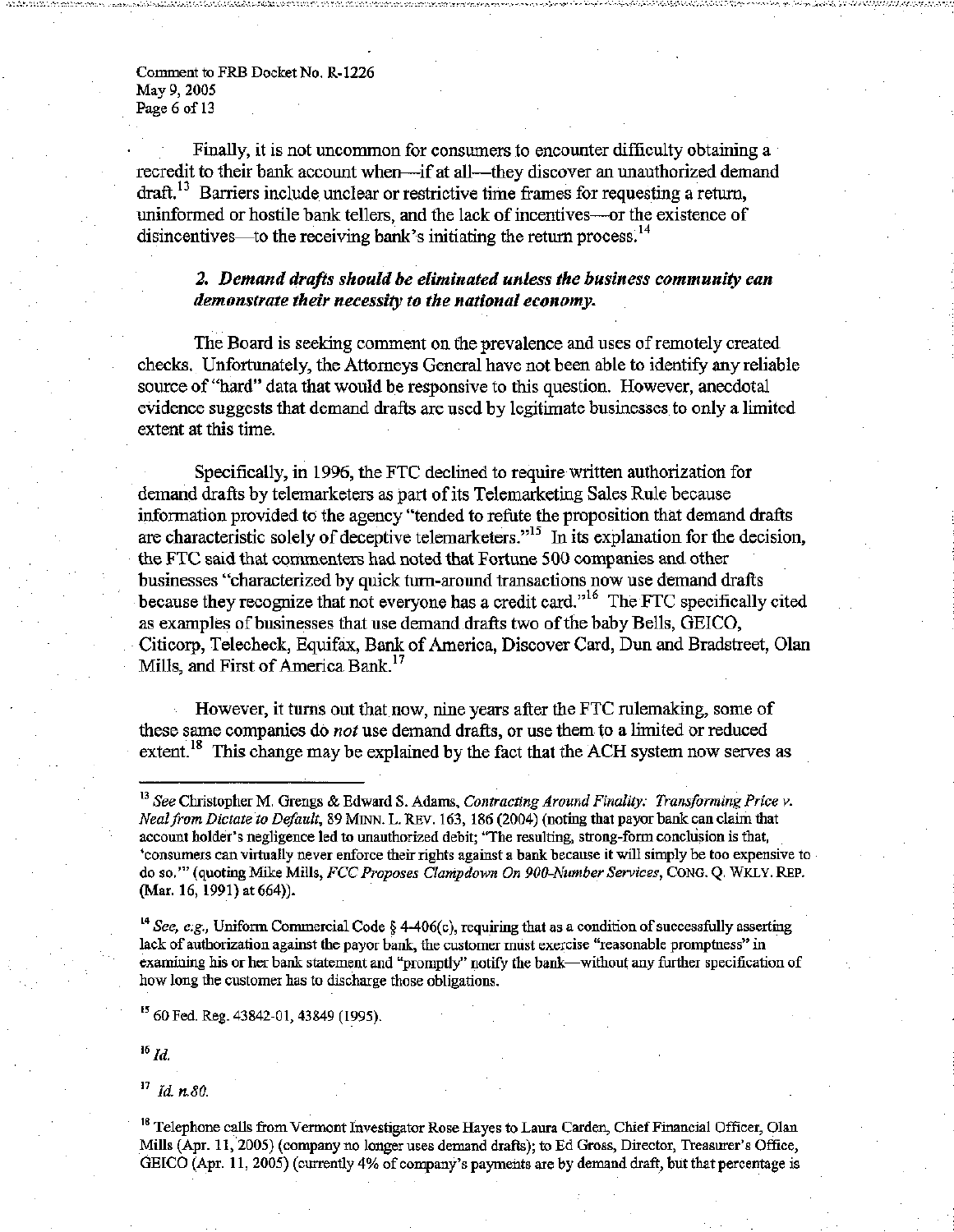Comment to FRB Docket No. R-1226 May 9, 2005 Page 7 of 13

an adequate substitute for businesses and consumers wanting to debit bank accounts remotely.

The importance of this issue to the pending rulemaking is clear: if demand drafts are not commonly used, or if there is a ready substitute for them, then one approach to addressing demand draft fraud is to eliminate the use of the drafts entirely. That would be consistent with the course chosen by the Canadian Payments Association ("CPA"), which, effective January *1,* 2004, prohibited pre-authorized debits, including demand drafts, which are not supported by an underlying written authorization.<sup>19</sup> According to the CPA, inquiries directed to its major members indicate that the ban has been very successful in two ways: demand drafts are not showing up in the Canadian banking system; and there has been no complaint about the ban from companies that may have used these instruments in the past, such as bill collectors and payday lenders.<sup>20</sup>

The Board has the authority to prohibit demand drafts under the Expedited Funds Availability Act, 12 U.S.C.  $\S$  4008(c)(1). That subsection states, "In order to carry out the provisions of this chapter, the Board of Governors of the Federal Reserve System shall have the responsibility to regulate—(A) *any* aspect of the payment system, including the receipt, payment, collection, or clearing of checks; and (B) *any related function of the payment system with respect to checks.*" (Emphasis added.)<sup>21</sup>

*3. Originating banks as well as receiving banks should bear warranty liability.* 

expected to drop to less than 1% as ACH debits are required); to Richard Goerss, Corporate Vice President and Regulatory Counsel, Equifax (Apr. 12, 2005) (company has sold its collections business and does not use demand drafts); to Kim Smith, Director of Banking Relations and Credit Policy, Verizon (Apr. 12, 2005) (company does not use demand drafts); David Sloboden, Vice President, Legal, Litigation and Human Resources, Dun & Bradstreet (Apr. 13, 2005) (before the sale of its collections department, Dun & Bradstreet used demand drafts, but it does not use them now); telephone call from Vermont Assistant Attorney General Elliot Burg to James Swift, Vice President and Assistant General Counsel, Discover Financial Service, Inc. (Apr. 12-13, 2005) (demand drafts represent 2% of credit card payments; company would prefer to use ACH, but for the need under Regulation E to obtain written authorization from consumers who are making more than two payments); email from Sheri L. Mullane, Assistant General Counsel, Bank of America to Investigator Rose Hayes (Apr. 14, 2005) (bank uses demand drafts in approximately 4% of its transactions). First of America Bank was bought out by two other banks and no longer exists. Efforts to obtain comparable information from CitiGroup and Telecheck were unsuccessful.

<sup>19</sup> CPA, Rule H1 (Pre-Authorized Debits (PADs)) §2. ("Any debit issued by a payee, such as a one-time debit, that is not supported by an underlying pre-authorized written agreement is not permitted under this rule.") A "pre-authorized debit" is a payment item issued by a payee that is drawn on the account of a payor held by a processing institution.  $\S$  5(i).

<sup>20</sup> Telephone call from Doug Kreviazuk, Vice-President, Policy and Research, CPA, to Elliot Burg, Vermont Assistant Attorney General (Apr. 7, 2005).

 $21$  If the business community does demonstrate a legitimate need for demand drafts in some situations, the Board may also wish to consider permitting such drafts *only* where an account holder has expressly authorized his or her bank to accept them for purposes of debiting the account, in combination with requiring originating banks to warrant authorization and mandating a special MICR identifier (see section 4 of the text).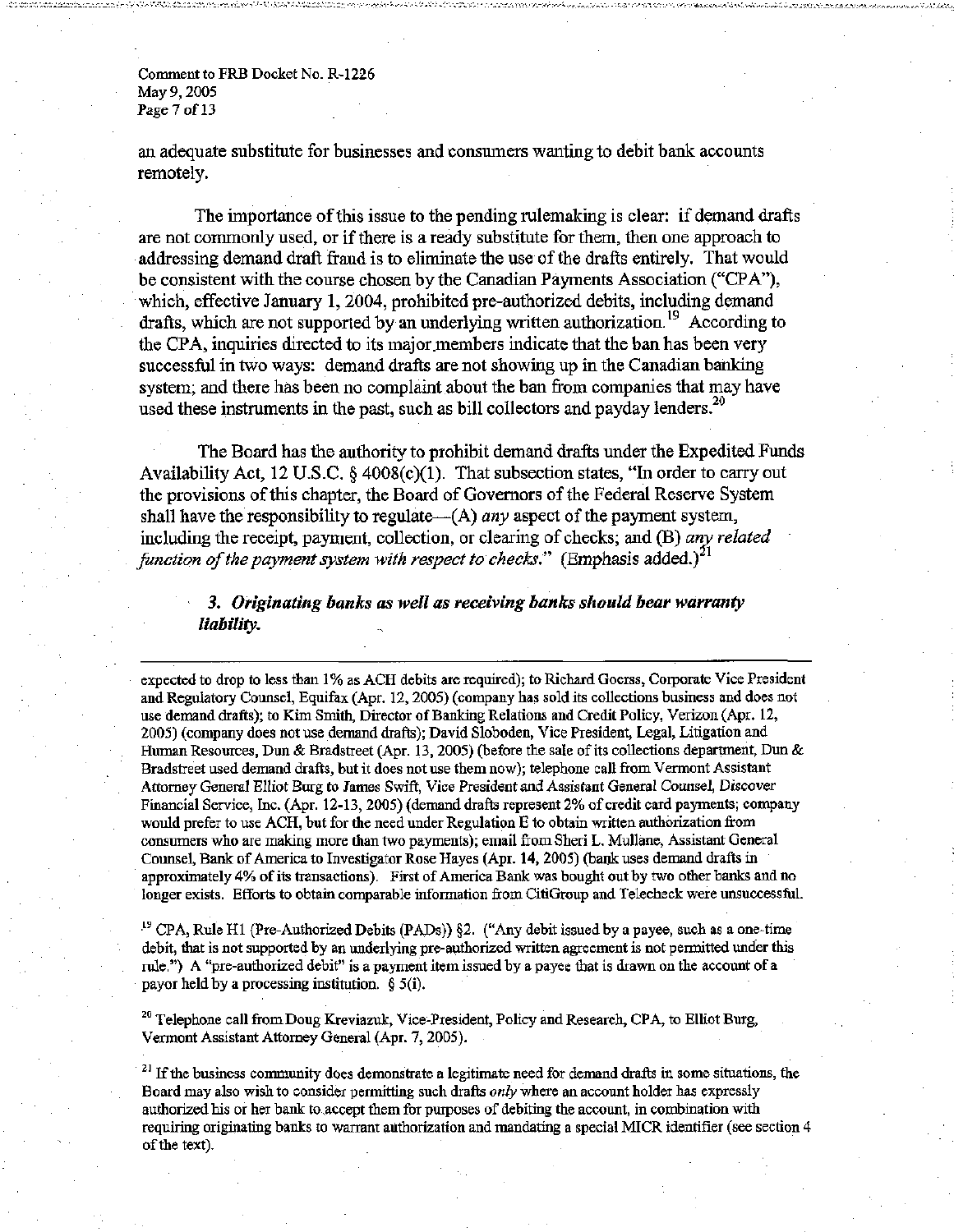Comment to FRB Docket No. R-1226 May 9, 2005 Page 8 of 13

In the event that the Board does not undertake to prohibit the use of demand drafts, it should clarify that the imposition of warranty liability on the originating bank with respect to the drawer's authorization for a demand draft is *in addition to* the comparable warranty liability now borne by the receiving/drawee bank. That is, updating the rule of *Price* v. *Neal*<sup>22</sup> should not mean that consumers have no direct recourse from their own bank for unauthorized demand drafts.

This clarification is particularly important because of the possibility that banks for instance, foreign banks not subject to the Board's rules—could occupy the role of originating financial institution. If the originating bank cannot be compelled to make the consumer whole, then as between the consumer and the consumer's bank (assuming lack of authorization and prompt notification by the account holder), the bank is in the better position to protect itself.

Otherwise, a national standard requiring originating banks to warrant that demand drafts are authorized is unquestionably better for consumers than a state-by-state approach. At present, originating banks in most states<sup>23</sup> are not subject to a warranty-ofauthorization obligation, which can create a disincentive for consumers' banks to recredit their customers' accounts, since they (the consumers' banks) may end up absorbing the loss.

In a related vein, the Board should consider extending the benefits of the proposed warranties (or clarifying that the warranties extend) to the *drawer,* so that the account holder would have a regulatory warranty claim against his or her own bank. The existence of this claim would enhance the incentives for the payor bank, in a close case, to make its customer whole and pursue the warranties "upstream" to the depository bank.

As for the question of whether there should be a distinction drawn between consumer and non-consumer accounts, the better view is to reject such a distinction. For one thing, having to identify accounts as falling into one category or the other can be logistically difficult. For another, at least in some states, businesses can be considered "consumers" for some purposes $^{24}$  and should, in those contexts, receive no less protection than individual consumers.

### *4. Demand drafts should be specially marked as such.*

The Board has asked whether demand drafts should be specially marked in the MICR line. It is true, as the Board notes, that those initiating or processing an unauthorized draft are unlikely to comply with such a requirement. For this reason, consideration should also be given to ways of optically or otherwise recognizing demand

24  *See, e.g., 9* Vt. Stat. Annot. § 2451a(a).

 $22$  97 Eng. Rep. 871 (K.B. 1762).

 $^{23}$  This reference is to the banks in all but the 14 states that have amended their Uniform Commercial Codes to create such a warranty obligation.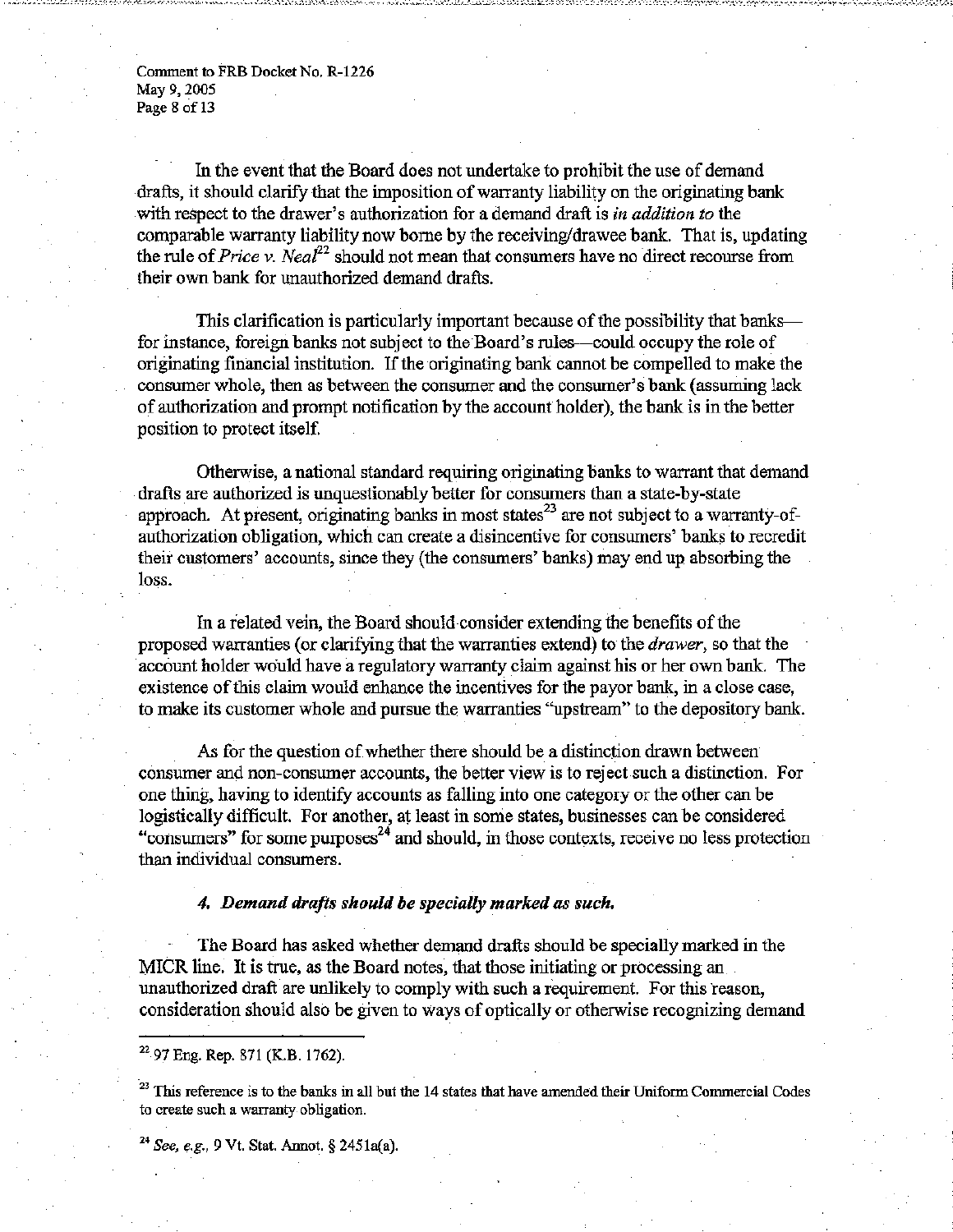Comment to FRB Docket No. R-1226 May 9, 2005 Page 9 of 13

drafts based on their unsigned nature. If there were ways of tracking demand drafts similar to the methods available for ACH debits, that would be beneficial to law enforcement agencies.

### **5.** *Extension of the midnight deadline.*

The Board has also asked for comment on whether the midnight deadline for returning items as provided for in the UCC<sup>25</sup> should be extended—for example, to 60 days, as is the case with ACH transactions. If the Board determines that the ACH system has not been adversely affected by its longer deadline—that legitimate commerce has not been impeded by permitting returns for unauthorized electronic debits for a considerably longer time than with respect to paper drafts—then serious consideration should be given to applying at least an 60-day return period to demand drafts. If a receiving bank has the option of returning an unauthorized demand draft to the originating bank, rather than pursuing a potentially more expensive and uncertain warranty claim, that should make it easier for consumers to recover funds lost due to fraud.<sup>26</sup>

We appreciate this opportunity to comment on the proposed rule, and thank you for your consideration of our views. If you have questions about these comments, please feel free to contact Elliot Burg, Vermont Assistant Attorney General, at (802) 828-2153; Erin Leahy, Ohio Assistant Attorney General, at (614) 752-4730; or Dennis Cuevas, NAAG Consumer Protection Project Manager and Counsel, at (202) 326-6019.

Sincerely,

Molutend Degre

Malaetasi M. Togafau Attorney General of American Samoa

 $\mathcal{D}n_{\mathcal{C}}$ 

Mike Beebe Attorney General of Arkansas

Terry Goddard

Attorney General of Arizona

Bill <del>Indy</del>er

Bill Lockyer Attorney General of California

<sup>25</sup> See UCC §§ 4-301 and 4-302.

<sup>26</sup> Many of the comments filed by bankers in response to this rulemaking support extension of the deadline to 60 days. *See, e.g.,* comments of Lucy Jones, Executive Vice President, Western National Bank (Mar. 15, 2005); Stacey Adkins, Assistant Vice President, Hebron Savings Bank (Mar. 25, 2005); Beverly F. Rutherford, Vice President/Compliance, Virginia Credit Union (Mar. 30, 2005); Carlton Cowan, Fraud Prevention Officer, The Bank of Edwardsville (Mar. 18, 2005).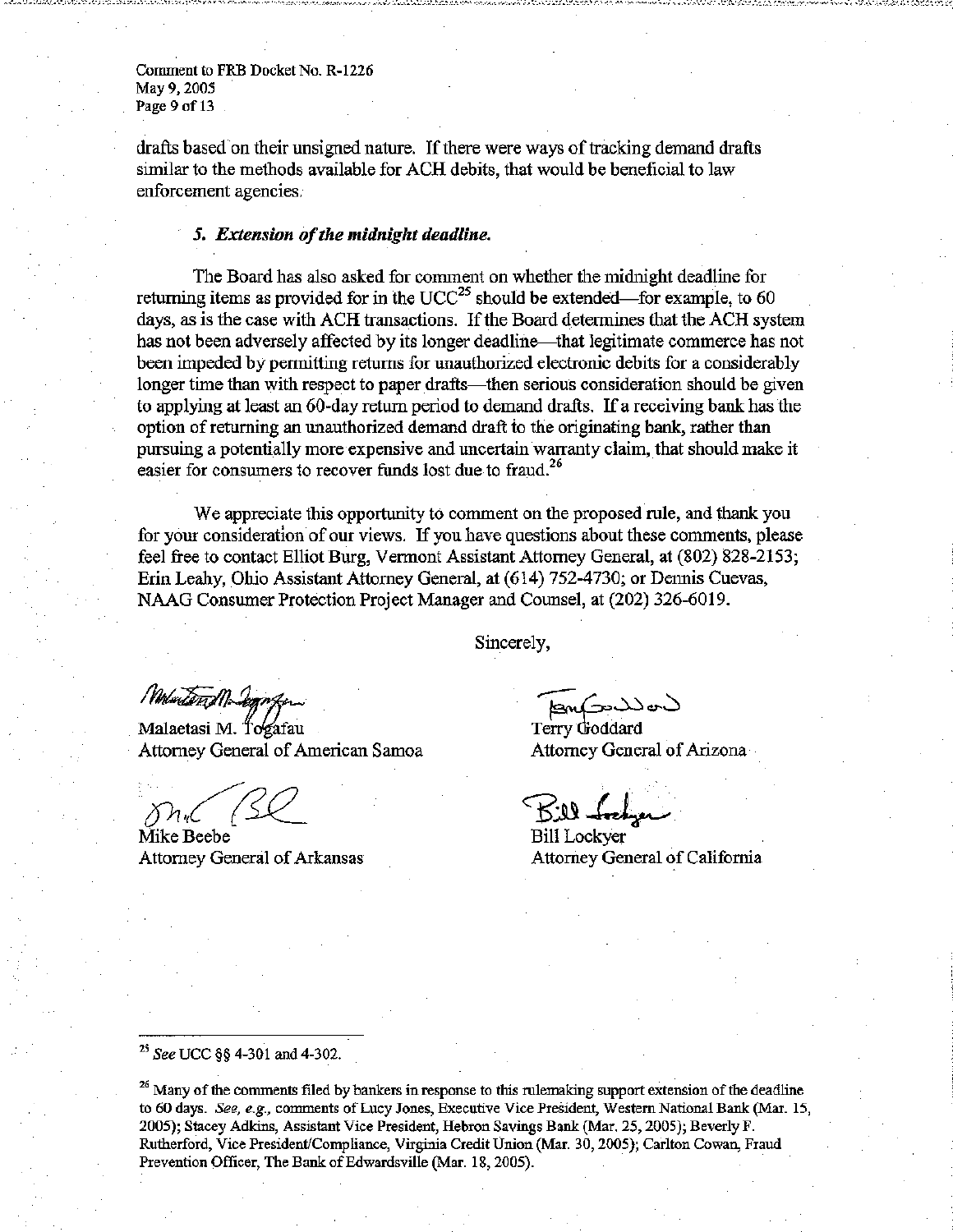Comment to FRB Docket No. R-1226 May 9, 2005 Page 10 of 13

ah W. Su<del>itei</del>

John W. Suthers Attorney General of Colorado

**Spie Psady** 

M. Jane Brady. Attorney General of Delaware

Main

Stephen H. Levins Executive Director Office of Consumer Protection of Hawaii

Miller  $15m$ 

Tom Miller Attorney General of Iowa

Charle Cfox

Charles C. Foti, Jr. Attorney General of Louisiana

g. Jeun Durrang

J. Joseph Curran, Jr. Attorney General of Maryland

Whe Hotel

Mike Hatch Attorney General of Minnesota

Richard Blumenthal Attorney General of Connecticut

obut I figuolati

Robert J. Spagnoletti Attorney General of the District of Columbia

are Madya

Lisa Madigan Attorney General of Illinois

(Sugary D. S

Gregory D. Stumbo Attorney General of Kentucky

G. Steven Rowe Attorney General of Maine

 $\overline{V}$ e $\sim$ 

Tom Reilly Attorney General of Massachusetts

Jim Hood Attorney General of Mississippi

"Of the states listed, Hawaii is not represented by its Attorney General. Hawaii is represented by its Office of Consumer Protection, an agency which is not a part of the state Attorney General's Office, but which is statutorily authorized to represent the State of Hawaii in consumer protection actions. For the sake of simplicity, the entire group will be referred to as the "Attorneys General," and such designation as it pertains to Hawaii, refers to the Executive Director of the State of Hawaii Office of Consumer Protection.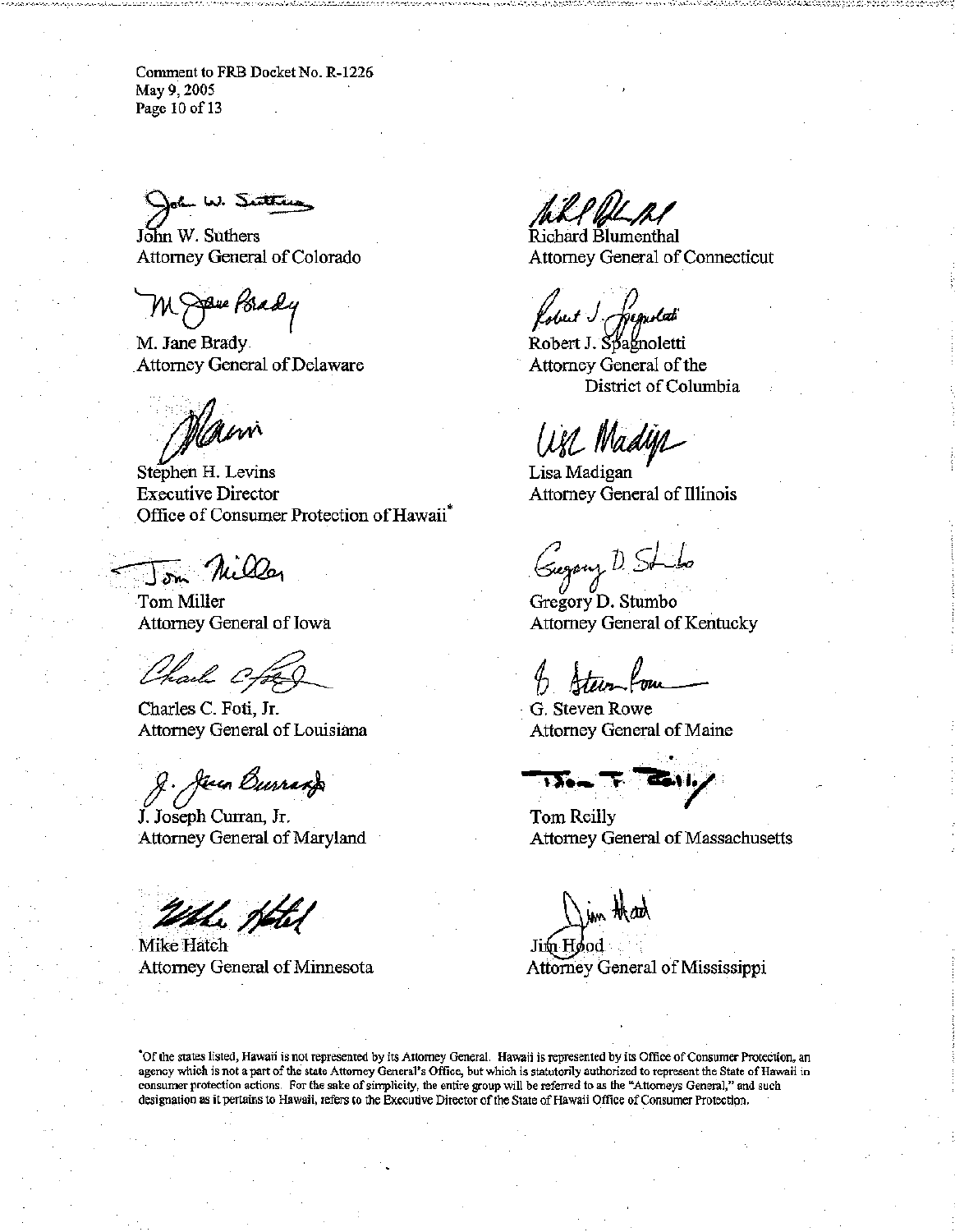Comment to FRB Docket No. R-1226 May 9, 2005 Page 11 of 13

P. M. Dos

Mike McGrath Attorney General of Montana

'8 A K h

Brian Sandoval Attorney General of Nevada

Papicia of Madriel

Patricia A. Madrid Attorney General of New Mexico

*Roy Cooper* 

Roy Cooper Attorney General of North Carolina

Jim Petro Attorney General of Ohio

Hardyrere

Hardy Myers Attorney General of Oregon

Patrick C. Jynch Row Horny Williams

Patrick C. Lynch Attorney General of Rhode Island

Lawrence E. Long Attorney General of South Dakota

**/** 

Jon Bruning Attorney General of Nebraska

Kelly a. ayotte

Kelly A. Ayotte Attorney General of New Hampshire

 $\epsilon$ 

Eliot Spitzer Attorney General of New York

Una Obrythu

Wayne Stenehjem Attorney General of North Dakota

WA Echuonder

W. A. Drew Edmondson Attorney General of Oklahoma

Thomas W. Corbett, Jr. Attorney General of Pennsylvania

Henry D. McMaster Attorney General of South Carolina

Paul G. Summers Attorney General of Tennessee